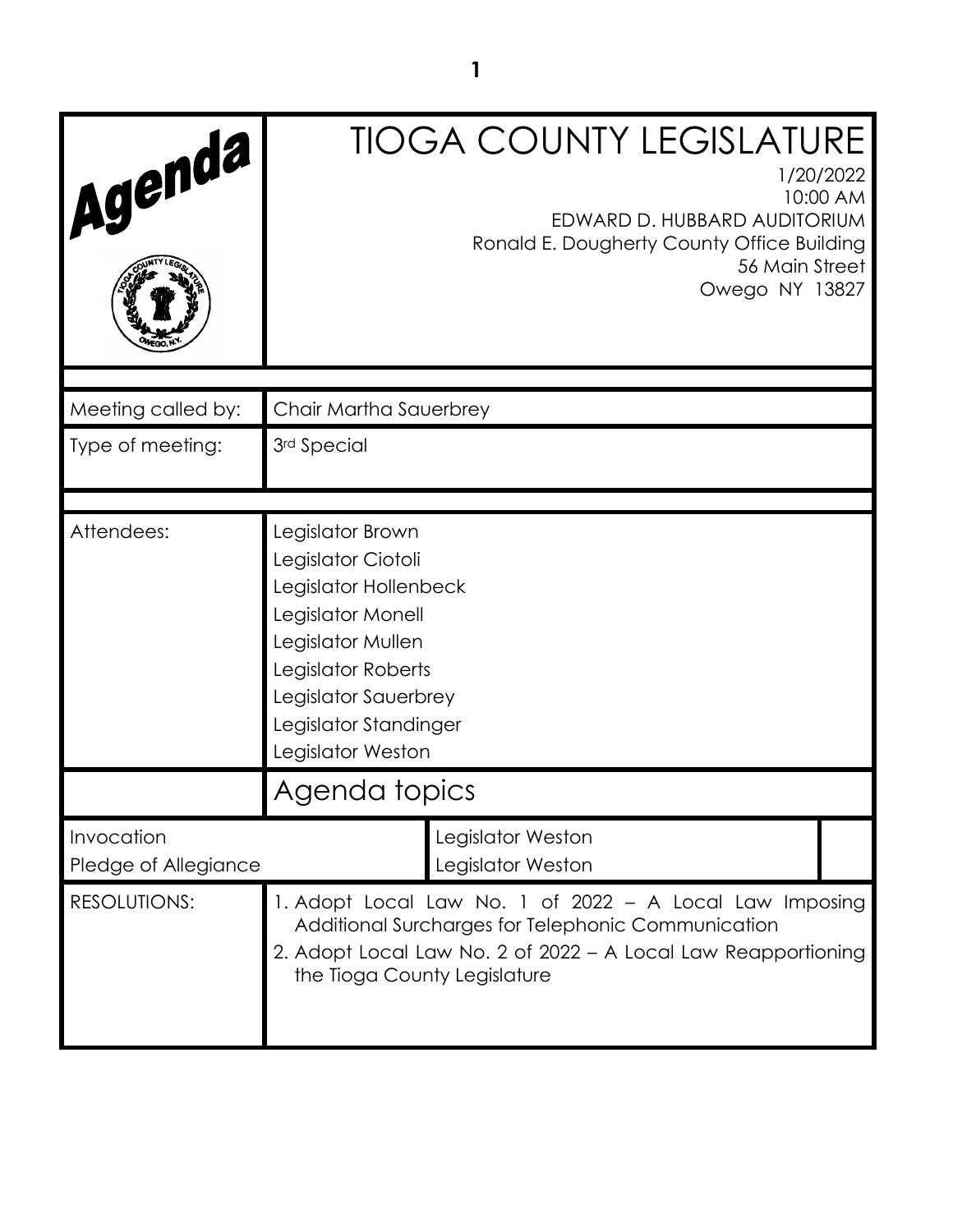## REFERRED TO: LEGISLATIVE WORKSESSION

RESOLUTION NO. -22 ADOPT LOCAL LAW NO. 1 OF 2022

WHEREAS: A public hearing was held on January 11, 2022, following due notice thereof to consider the adoption of Local Law Introductory No. A of the Year 2022 A Local Law of the Tioga County Legislature of the County of Tioga, imposing additional surcharges for telephonic communication pursuant to the authority of Tax Law §186-g and County Law §337; and

WHEREAS: It is in the best interests of the residents of Tioga County to adopt such Local Law which will be Local Law No. 1 of 2022; therefore be it

RESOLVED: That the following Local Law be and hereby is adopted:

County of Tioga

Local Law No. 1 of the Year 2022.

A Local Law of the Tioga County Legislature of the County of Tioga, imposing additional surcharges for telephonic communication pursuant to the authority of Tax Law §186-g and County Law §337.

Be It Enacted by the Legislature of the County of Tioga as follows:

## SECTION 1: PURPOSE

A Local Law amending Local Law No. 3 of 2017 and Local Law No. 1 of 1991 to authorize the County of Tioga to impose an additional surcharge of One Dollar (\$1.00) to the current surcharges which are applied to both wireless and traditional telephone services for a period of ten years.

The charge applied for prepaid and monthly wireless devices is increased from Thirty Cents (\$0.30) to One Dollar and Thirty Cents (\$1.30). The charge for traditional phone service through telephone service providers and Voice Over IP services is increased from Thirty Five Cents (\$0.35) to One Dollar and Thirty Five Cents (\$1.35). This law provides for these fees to return to their prior level after this law's expiration.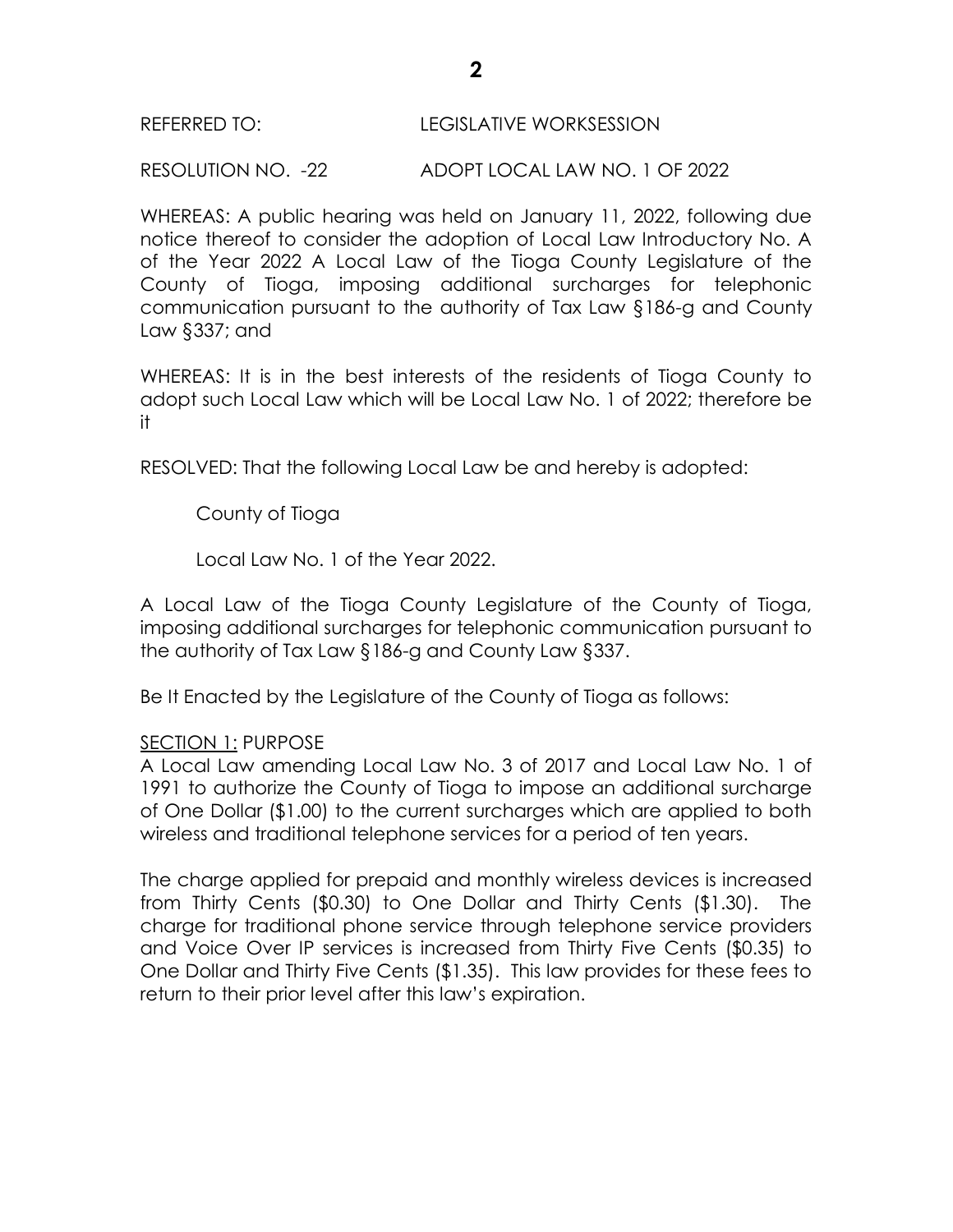## SECTION 2: WIRELESS SURCHARGES

Local Law No. 3 of 2017 is amended by adding a new Section 7 to read as follows:

SECTION 7: Imposition of additional wireless surcharges

(a) Pursuant to the authority of Tax Law § 186-g, in addition to the wireless communications surcharges imposed by Section 2 of this local law, there are hereby imposed and there shall be paid additional surcharges within the territorial limits of the County of Tioga on (i) wireless communications service provided to a wireless communications customer with a place of primary use within the County of Tioga, at the rate of One Dollar (\$1.00) per month on each wireless communications device in service during any part of the month. The sum of both surcharges shall be One Dollar and Thirty Five Cents (\$1.35) with the addition of the surcharge referenced herein; and (ii) retail sales of prepaid wireless communication service sold within the County of Tioga, at the rate of one dollar (\$1.00) per retail sale, whether or not any tangible personal property is sold therewith. The sum of both surcharges shall be One Dollar and Thirty Five Cents (\$1.35) with the addition of the surcharged referenced herein.

(b) Such additional surcharges shall be identical to the surcharges imposed by such Section 2 and shall be administered and collected in the same manner as such surcharges. All of the provisions of this local law relating or applicable to the administration and collection of the surcharges imposed by such Section 2 shall apply to the additional surcharges imposed by this section with the same force and effect as if those provisions had been incorporated in full into this section and had expressly referred to the additional surcharges imposed by this section.

(c) Tioga County will provide a minimum of forty-five (45) days written notice to the wireless communication service suppliers to allow ample time to add such surcharge to the billings of its customers.

(d) The wireless communication surcharge imposed must be reflected and made payable on bills rendered to the wireless communications customer for wireless communications service.

(e) Wireless communications service suppliers shall begin to add such surcharge to the billing of its customers and prepaid communications sellers shall begin to collect such surcharge from its customers commencing April 1, 2022.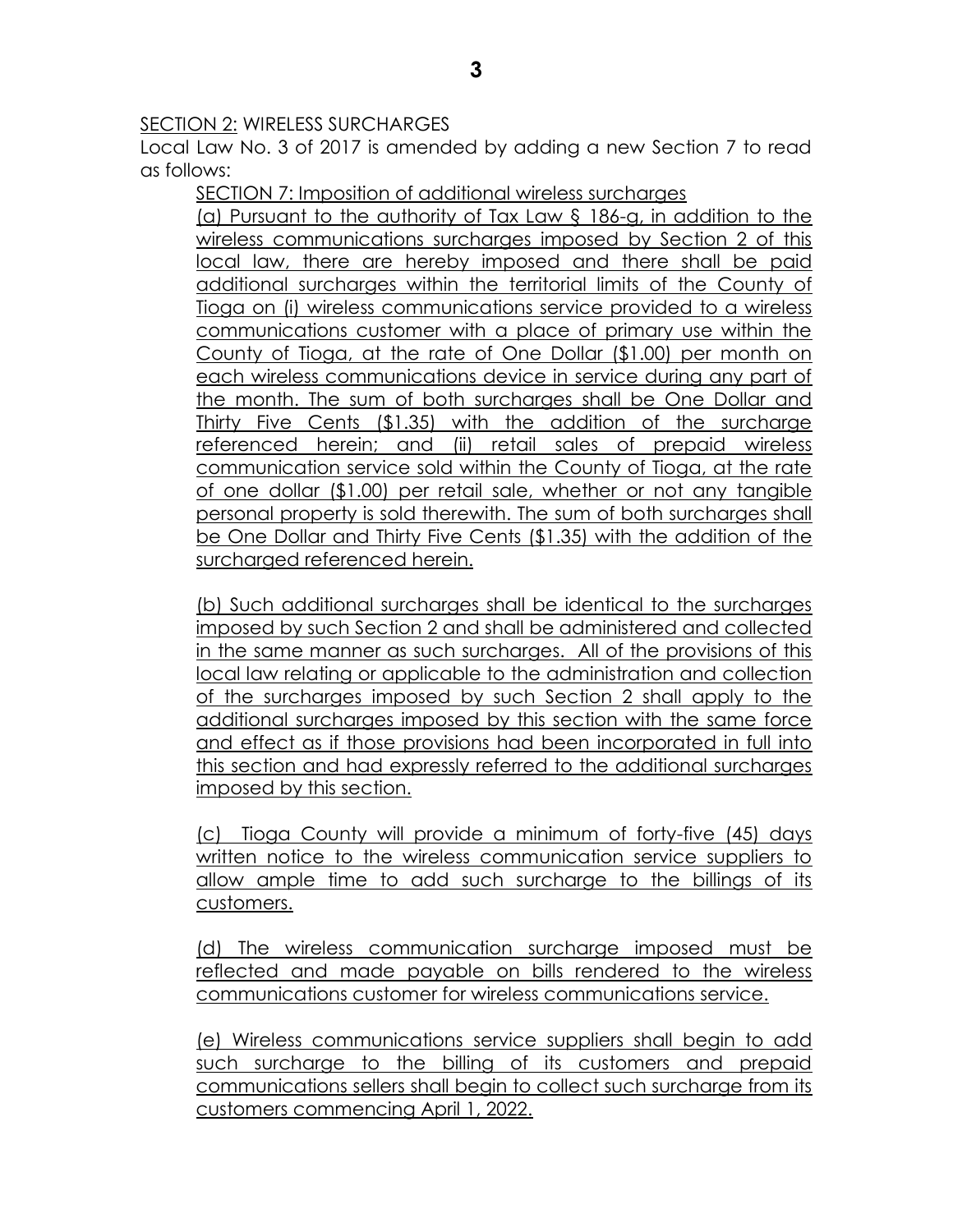(f) Each wireless communications service supplier and prepaid wireless communications seller is entitled to retain, as an administrative fee, an amount equal to three percent (3%) of its collections of the surcharges imposed by this local law, provided that the supplier or seller files any required return and remits the surcharges due to the New York State Commissioner of Taxation and Finance on or before the due date for that return and that payment.

SECTION 3: LOCAL SURCHARGE FOR ENHANCED EMERGENCY TELEPHONE SYSTEM

Local Law No. 1 of 1991 is amended by adding a new Section 11 to read as follows:

SECTION 11: Imposition of additional surcharges for an Enhanced Emergency Phone System

(a) Pursuant to the authority of County Law § 337, in addition to the surcharges imposed by Section 2 of this local law, there are hereby imposed and there shall be paid an additional surcharge of One Dollar (\$1.00) per access line per month on the customers of every service supplier within Tioga County to pay for the costs associated with obtaining, operating and maintaining the telecommunication equipment and telephone services needed to provide an enhanced 911 emergency telephone system (E911) to serve Tioga. The sum of both surcharges shall be One Dollar and Thirty Cents (\$1.30) with the addition of the surcharges referenced herein.

(b) This additional surcharge shall be identical to the surcharge imposed by such Section 2 and shall be administered and collected in the same manner as such surcharges. All of the provisions of this local law relating or applicable to the administration and collection of the surcharges imposed by such Section 2 shall apply to the additional surcharges imposed by this section with the same force and effect as if those provisions had been incorporated in full into this section and had expressly referred to the additional surcharges imposed by this section.

(c) Tioga County will provide a minimum of forty-five (45) days written notice to the service suppliers to allow ample time to add such surcharge to the billings of its customers.

(d) The E911 surcharge imposed must be reflected and made payable on bills rendered to the customer.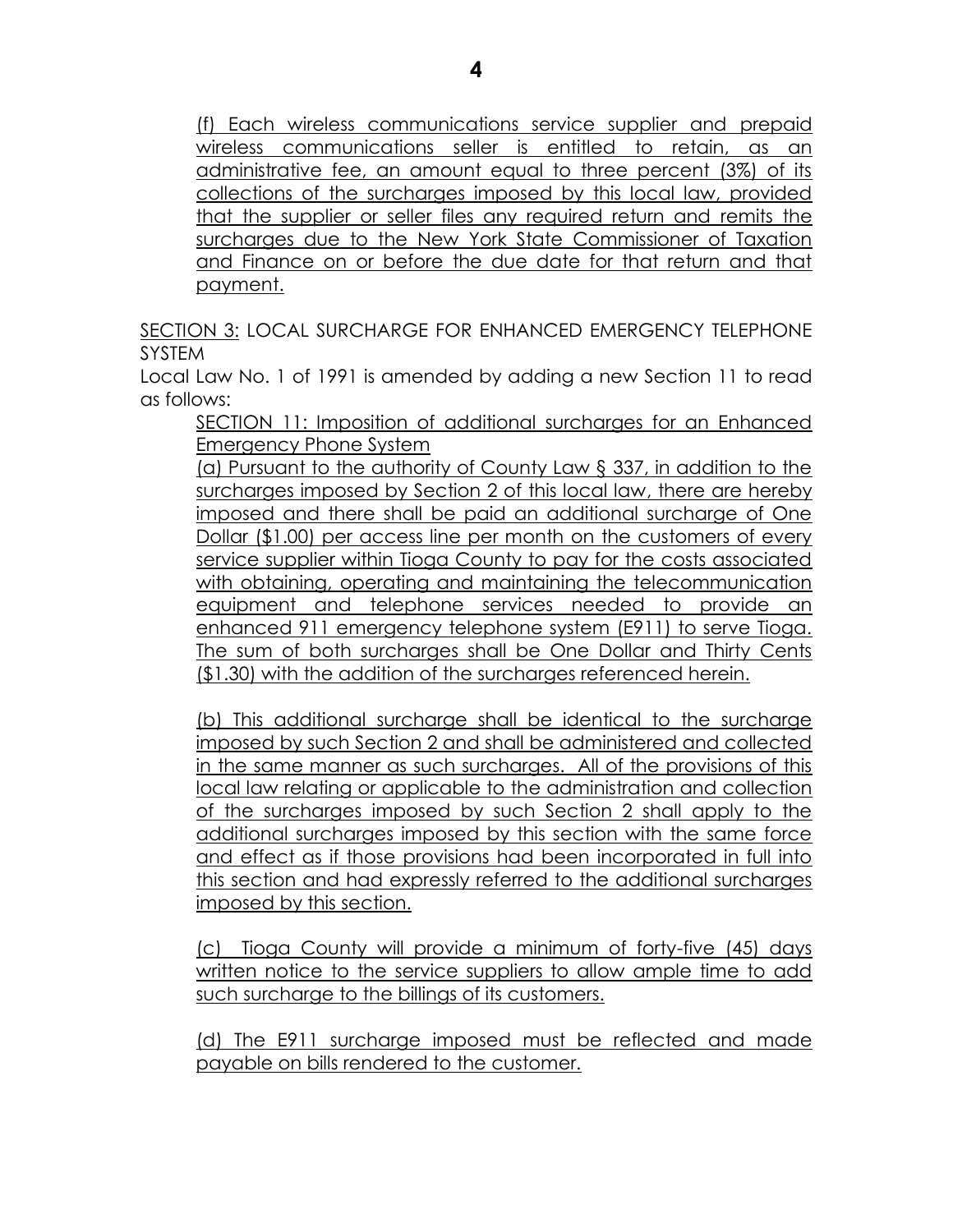(e) Service suppliers shall begin to add such surcharge to the billing of its customers and shall begin to collect such surcharge commencing April 1, 2022.

(f) The Definition of Service Supplier provided in Section 1 (a) is hereby amended to reference the definition provided by New York County Law § 301 and will read as follows (a) "Service supplier" means (i) a telephone corporation which provides local exchange access service within a 911 service area, or (ii) a provider of "voice over internet protocol service" or "VOIP service" that provides such service within a 911 service area.

**SECTION 4: EFFECTIVE DATE** 

This Local Law shall take effect April 1, 2022 and shall expire and be deemed repealed April 1, 2032.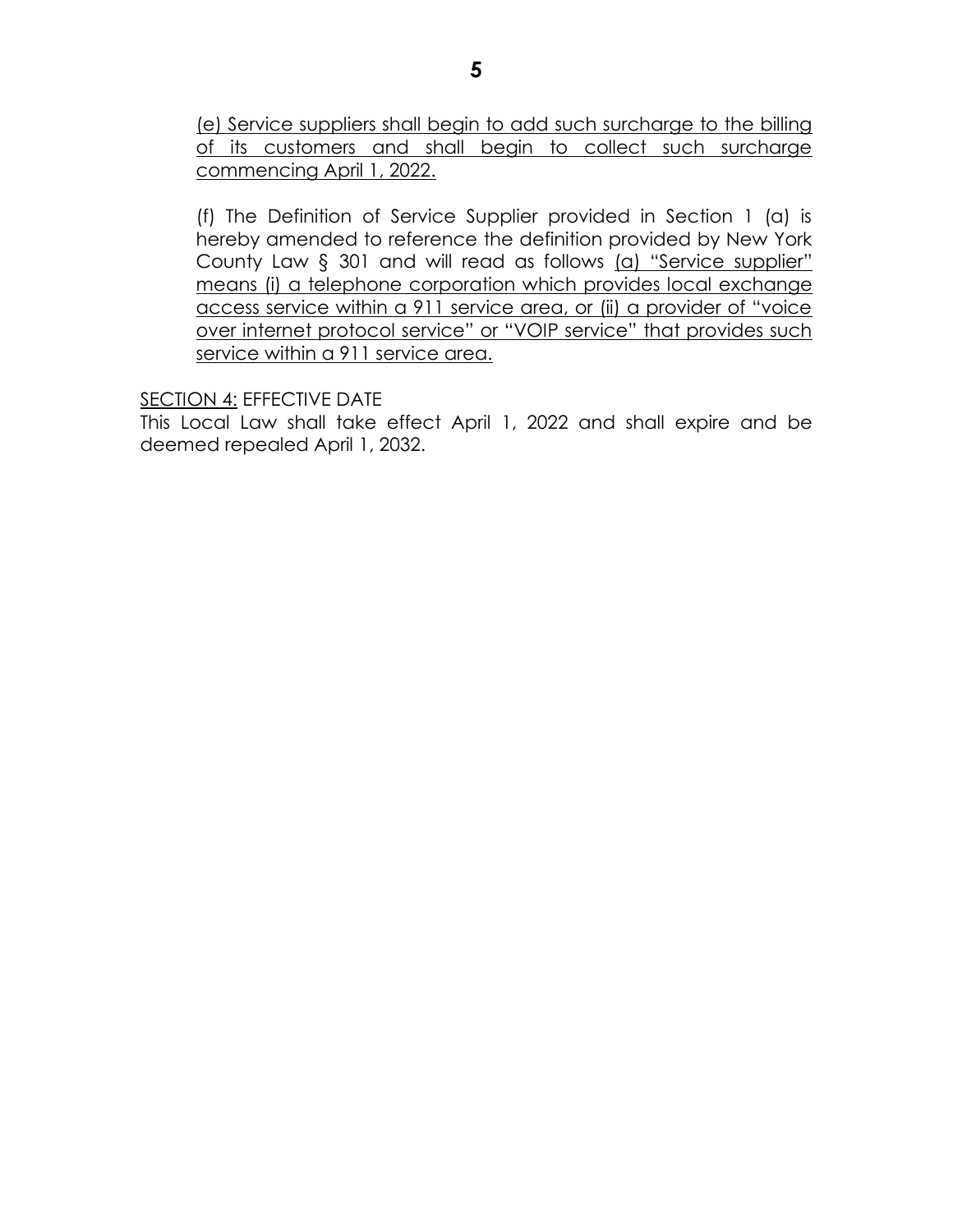# REFERRED TO: LEGISLATIVE WORKSESSION

RESOLUTION NO. -22 ADOPT LOCAL LAW NO. 2 OF 2022

WHEREAS: A public hearing was held on January 11, 2022, following due notice thereof to consider the adoption of Local Law Introductory No. B of the Year 2022 A Local Law Reapportioning the Tioga County Legislature; and

WHEREAS: It is in the best interests of the residents of Tioga County to adopt such Local Law which will be Local Law No. 2 of 2022; therefore be it

RESOLVED: That the following Local Law be and hereby is adopted:

County of Tioga County

Local Law No. 2 of the Year 2022

A Local Law Reapportioning the Tioga County Legislature.

Be It Enacted by the Legislature of the County of Tioga as follows:

SECTION 1: Effective: **January 20, 2022** the Tioga County Legislature shall consist of nine members elected from seven Legislative Districts as follows:

**DISTRICT 1:** That portion of the Town of Owego on the north side of the Susquehanna River bounded and described as follows:

Beginning at the northeast corner of the Town of Owego; thence in a southerly direction along the boundary line between the Town of Owego and the County of Broome to a point in the center line of the Susquehanna River; thence in a westerly direction along the center line of the Susquehanna River to a point, said point being the intersection of the center line of the Susquehanna River and the easterly boundary of the Village of Owego; thence in a northerly direction along the easterly boundary of the Village of Owego to a point, said point being the intersection of the easterly boundary line of the Village of Owego and the center line of East Front Street; thence in an easterly direction along the center line of East Front Street to a point, said point being the intersection of the center line of East Front Street and the center line of Davis Hill Road; thence in a northerly direction along the center line of Davis Hill Road and Lisle Road to a point, said point being the intersection of the center line of Lisle Road and the center line of Welch Road; thence in a northerly direction along the center line of Welch Road to a point, said point being the intersection of the center line of Welch Road and the center line of Patton Road; thence in an easterly direction along the center line of Patton Road to a point, said point being the intersection of the center line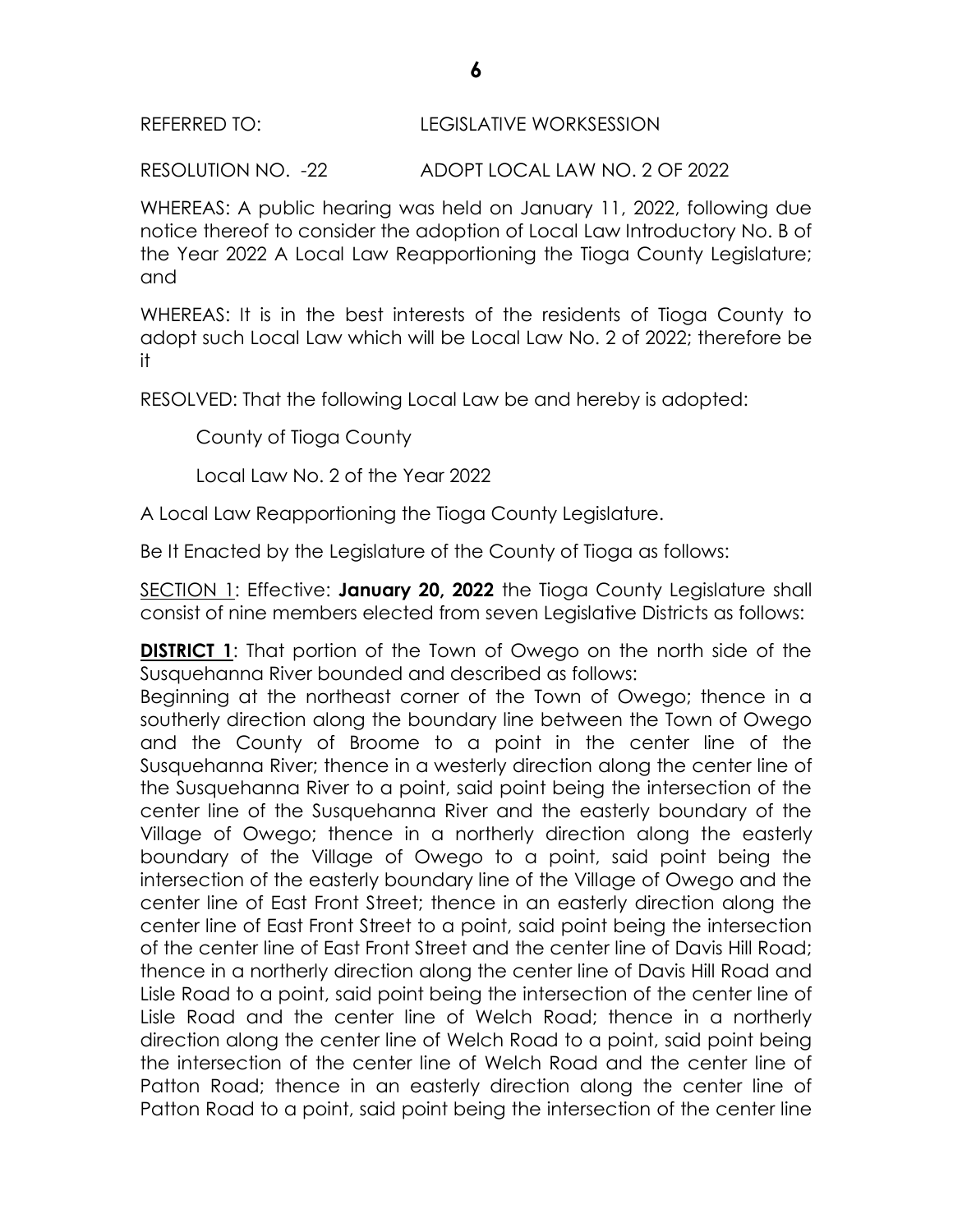of Patton Road and Lisle Road; thence in a northerly direction along the center line of Lisle Road to a point, said point being the intersection where the northern boundary line of the parcel with tax map 107.00-2-6 meets the center line of Lisle Road; thence in a westerly direction along the northerly boundaries of the parcel with tax map numbers 107.00-2-6 and 107.00-2-5 to a point, said point being the intersection of the northwestern corner of the parcel with tax map number 107.00-2-5 and the eastern property line of the parcel with tax map number 107.00-2-4.11; thence in a northerly direction along the eastern edge of the parcels with tax map number 107.00-2-4.11 and 96.00-2-27.312 to a point, said point being the intersection of the eastern edge of the parcel with tax map number 96.00- 2-27.312 and the center line of a power transmission line right of way; thence in a westerly direction along the center line of the power transmission line to a point, said point being the intersection of the center line of the power transmission line right of way and the center line of East Beecher Hill Road; thence in a northerly and northeasterly direction along the center line of East Beecher Hill Road to a point, said point being the intersection of the center line of East Beecher Hill Road and the center line of Gaskill Road; thence in a northwesterly direction along the center line of Gaskill Road to a point, said point being the intersection of the center line of Gaskill Road and the center line of NYS Route 38; thence in a westerly direction along the center line of NYS Route 38 to a point, said point being the intersection of the center line of NYS Route 38 and the center line of Sunnyfield Drive; thence in a northerly direction along the center line of Sunnyfield Drive to a point, said point being the intersection of the center line of Sunnyfield Drive and the Owego & Harford railway tracks; thence in an easterly direction along the center line of the Owego & Harford railway tracks to a point, said point being the intersection of the center line of the Owego & Harford railway tracks and the northerly boundary of the Town of Owego; thence in an easterly direction along the northerly boundary of the Town of Owego to the northeast corner of the Town of Owego, the point or place of beginning. POPULATION: 5,100

REPRESENTATIVES: ONE

**DISTRICT 2:** That portion of the Town of Owego on the north side of the Susquehanna River, and the Village of Owego bounded and described as follows:

Beginning at the southwest corner of the Village of Owego; thence in a northerly direction along the westerly boundary of the Village of Owego and the center line of the Owego Creek to a point, said point being the northwest corner of the Town of Owego; thence in an easterly direction along the northerly boundary of the Town of Owego to a point, said point being the intersection of the northerly boundary of the Town of Owego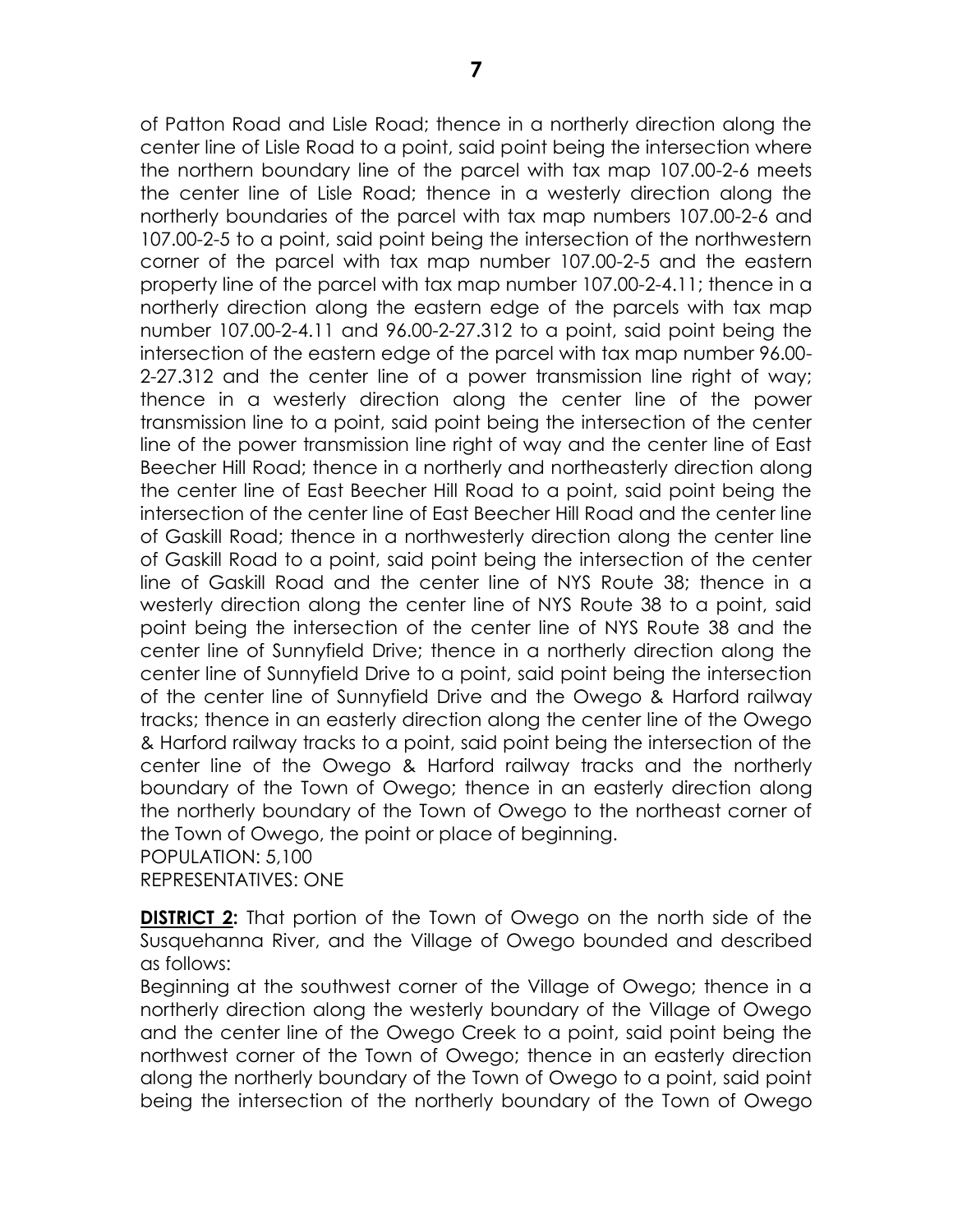and the center line of the Owego & Harford Railway tracks; thence in a southwesterly direction along the center line of the Owego & Harford Railway tracks to a point, said point being the intersection of the center line of the Owego & Harford Railway tracks and the center line of Sunnyfield Drive, thence in a southward direction to a point, said point being the intersection of the center line of NYS Route 38 and the center line of Sunnyfield Drive; thence in an easterly direction along the center line of NYS Route 38 to a point, said point being the intersection of the center line of NYS Route 38 and the center line of Gaskill Road; thence in a south easterly direction along the center line of Gaskill Road to a point, said point being the intersection of the center line of Gaskill Road and the center line of East Beecher Hill Road; thence in a southwesterly direction along the center line of East Beecher Hill Road to a point, said point being the intersection of the center line of East Beecher Hill Road and the center line of the power transmission line right of way; thence in an easterly direction along the center of the power transmission line right of way to a point, said point being the intersection of the power transmission line right of way and the eastern edge of the parcel with tax map number 96.00-2- 27.312; thence in a southerly direction along the eastern edge of the parcels with tax map number 96.00-2-27.312 and 107.00-2-4.11 to a point, said point being the intersection of the northwestern corner of the parcel with tax map number 107.00-2-5 and the eastern property line of the parcel with tax map number 107.00-2-4.11; thence in an easterly direction along the northerly boundaries of the parcel with tax map numbers 107.00-2-6 and 107.00-2-5 to a point, said point being the intersection where the northern boundary line of the parcel with tax map 107.00-2-6 meets the center line of Lisle Road; thence in a southerly direction along the center line of Lisle Road and Davis Hill Road, to a point, said point being the intersection of the center line of Davis Hill Road and the center line of East Front Street (said boundary also being the westerly boundary of Legislative District No. 1); thence in a westerly direction along the center line of East Front Street to a point, said point being the intersection of the center line of East Front Street and the easterly boundary of the Village of Owego; thence in a southerly direction along the easterly boundary of the Village of Owego to a point, said point being the intersection of the center line of the Susquehanna River and the eastern boundary of the Village of Owego; thence in an easterly direction along the center line of the Susquehanna River to a point, said point being the intersection of the center line of the Susquehanna River and the center line of the NYS Route 434 Connector; thence in a southward direction to a point, said point being the intersection of the center line of the NYS Route 434 Connector and NYS Route 434; thence in an easterly direction along the center line of NYS Route 434 to a point, said point being the intersection of the center line of NYS Route 434 and the center line of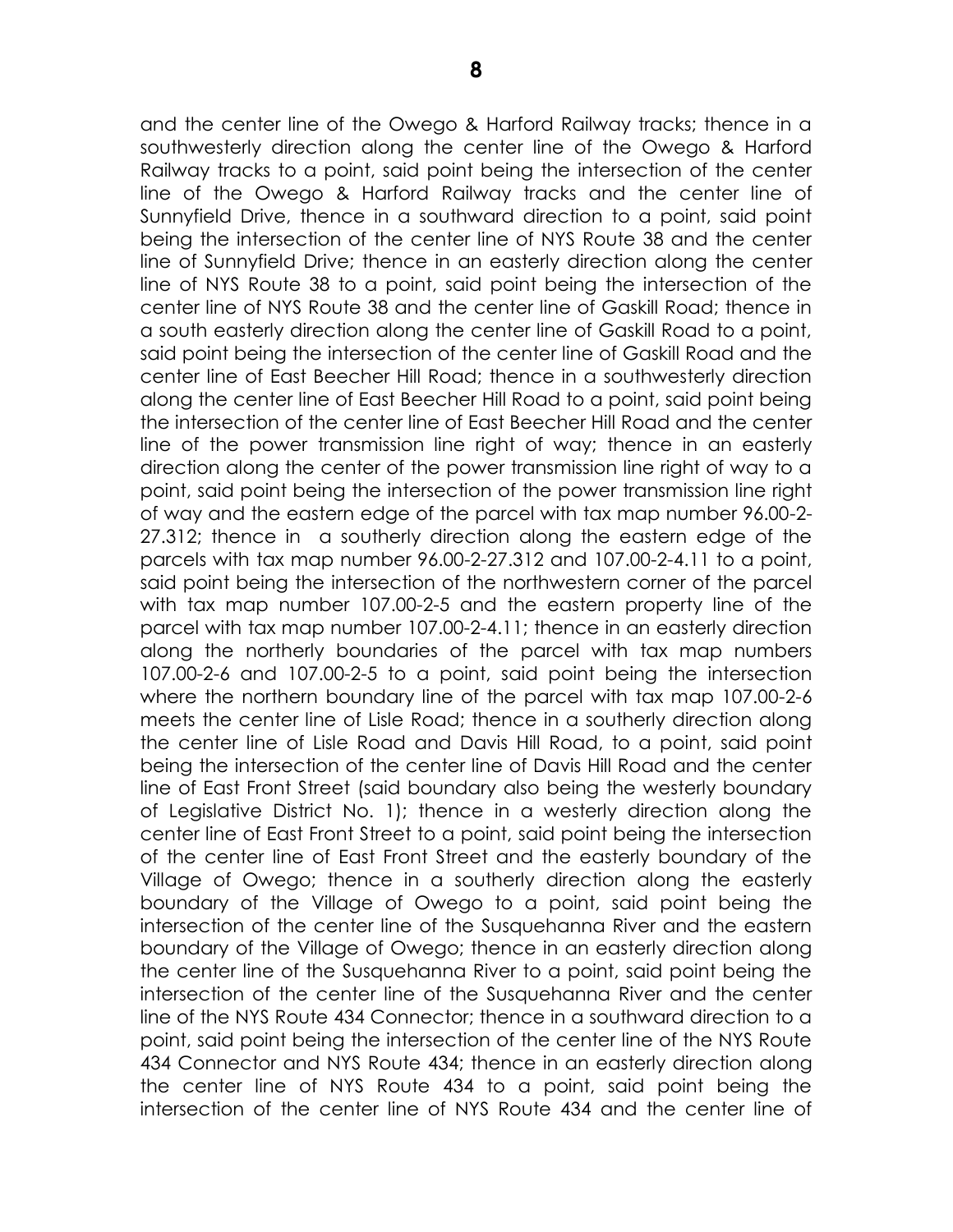Degroat Road; thence in a southeasterly direction along the center line of Degroat Road to a point, said point being the intersection of the center line of Degroat Road and NYS Route 434; thence in an easterly direction along the center line of NYS Route 434 to a point, said point being the intersection of the center line of NYS Route 434 and the center line of Holmes Road; thence southward along the center line of Holmes Road to a point, said point being the intersection of the center line of Holmes Road and the Montrose Turnpike; thence in a northerly direction along the center line of Montrose Turnpike to a point, said point being the intersection of the center line of Montrose Turnpike and the southern boundary line of the Village of Owego; thence in a southwesterly direction along the southerly boundary of the Village of Owego to the point or place of beginning.

POPULATION: 5,358 REPRESENTATIVES: ONE

**DISTRICT 3:** That portion of the Town of Owego on the south side of the Susquehanna River bounded and described as follows:

Beginning at a point on the easterly boundary of the Town of Owego, said point being the intersection of the easterly boundary of the Town of Owego and the center line of the Susquehanna River; thence in a southerly direction along the easterly boundary of the Town of Owego and the westerly boundary of Broome County to a point, said point being the southeast corner of the Town of Owego; thence in a westerly direction along the southerly boundary of the Town of Owego and the Pennsylvania Border to a point, said point being the intersection of the southerly boundary of the Town of Owego and the center line of Fox Road; thence in a northerly direction along the center line of Fox Road to a point, said point being the intersection of the center line of Fox Road and the center line of Pennsylvania Avenue; thence in a northerly direction along the center line of Pennsylvania Avenue to a point, said point being the intersection of the center line of Pennsylvania Avenue and the center line of the Deerlick Creek; thence in a westerly direction along the center line of the Deerlick Creek to a point, said point being the intersection of the center line of Deerlick Creek and the outlet of a drainage swale with the coordinates 42.0523304 latitude and -76.1726567 longitude; thence in a northerly direction along said drainage swale to a point, said point being the intersection of 42.0543981 latitude and - 76.1728660 longitude; thence in a northerly direction to a point, said point being 42.0546900 latitude and -76.1727897 longitude at the intersection of center line of Beach Road; thence in an easterly direction along the center line of Beach Road to a point, said point being the intersection of the center line of Beach Road and the center line of Clover Road; thence in a north and easterly direction along the center line of Clover Road to a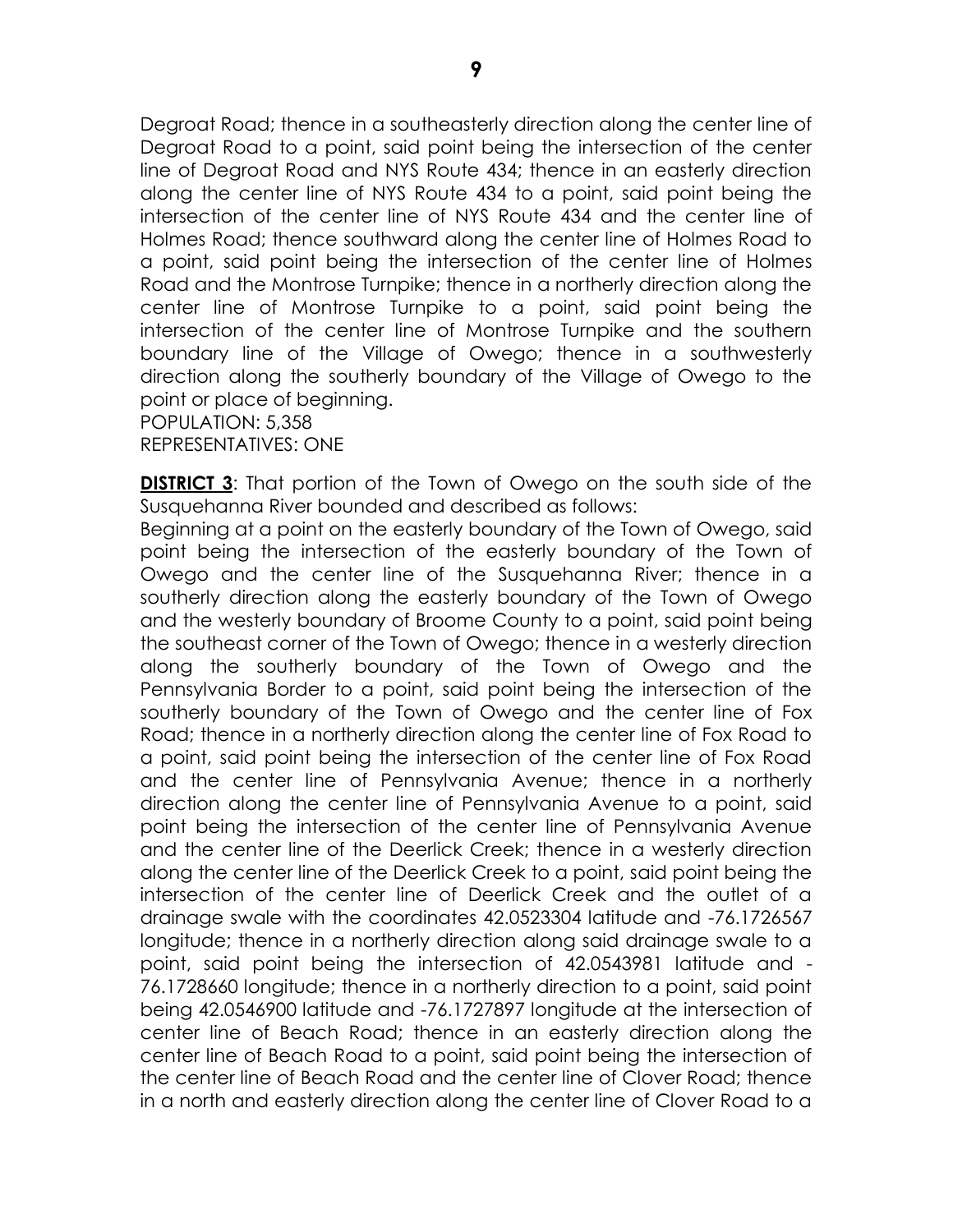point, said point being the intersection of the center line of Clover Road and Pennsylvania Avenue; thence in a northerly direction along the center line of Pennsylvania Avenue to a point, said point being the intersection of the center line of Pennsylvania Avenue and the center line of New Street; thence in a northerly direction along the center line of New Street to a point, said point being the intersection of the center line of New Street and the center line of West Main Street; thence in a westerly and northerly direction along the center line of West Main Street to a point, said point being the intersection of the center line of West Main Street and the center line of Watkins Avenue; thence in a westerly direction along said center line of Watkins Avenue to a point, said point being the intersection of the center line of Watkins Avenue and the center line of Holmes Avenue; thence northerly along said center line of Holmes Avenue to a point, said point being the intersection of the center line of Holmes Avenue and the center line of Hilton Road; thence easterly along the center line of Hilton Road to a point, said point being the intersection of the center line of Hilton Road and the center line of NYS Route 434; thence in a northerly direction to a point, said point being the intersection of the center line of NYS Route 434 and the center line of Marshland Road Extension; thence in a northerly direction along the center line of Marshland Road Extension to a point, said point being the intersection of the center line of Marshland Road Extension and the center line of the westbound lane of NYS Route 17 (Southern Tier Expressway); thence in a southeasterly direction along the center line of the westbound lane of NYS Route 17 (Southern Tier Expressway) to a point, said point being the intersection of the center line of the westbound lane of NYS Route 17 (Southern Tier Expressway) and the center line of the Apalachin Creek; thence in an easterly direction along the center line of the Apalachin Creek to a point, said point being the intersection of the center line of the Apalachin Creek as extended and the center line of the Susquehanna River; thence in an easterly direction along the center line of the Susquehanna River to the point or place of beginning. POPULATION: 5,060

REPRESENTATIVES: ONE

**DISTRICT 4**: That portion of the Town of Owego on the south side of the Susquehanna River, that portion of the Town of Barton along its eastern border and the Towns of Barton and Tioga, bounded and described as follows:

(A) That portion of the Town of Owego on the south side of the Susquehanna River bounded and described as follows:

Beginning at a point, said point being the intersection of the southerly boundary of the Town of Owego (on the Pennsylvania Border) and the center line of Fox Road; thence in a northerly direction along the center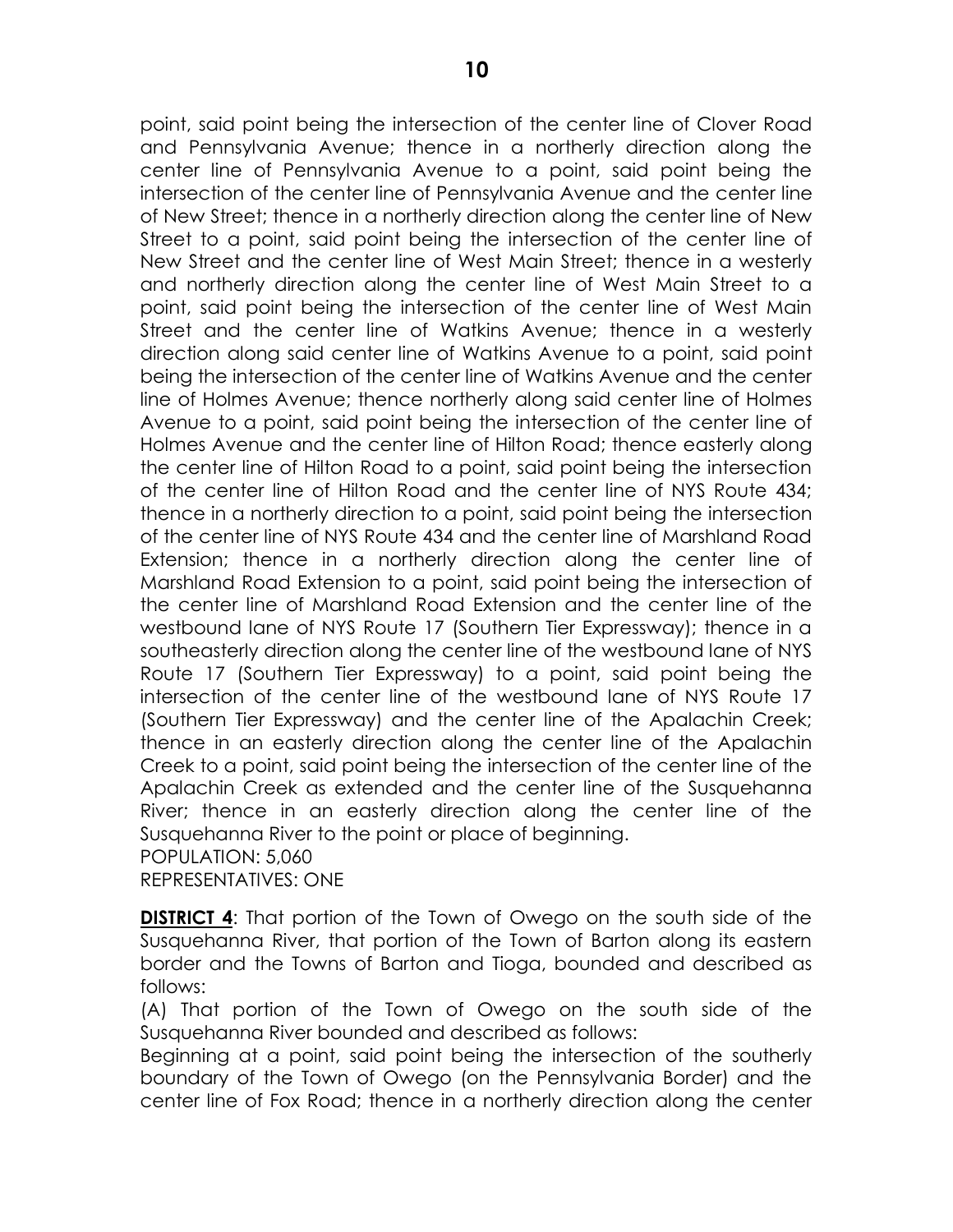line of Fox Road to a point, said point being the intersection of the center line of Fox Road and the center line of Pennsylvania Avenue; thence in a northerly direction along the center line of Pennsylvania Avenue to a point, said point being the intersection of the center line of Pennsylvania

Avenue and the center line of Deerlick Creek; thence in a westerly direction along the center line of Deerlick Creek to a point, said point being the intersection of the center line of Deerlick Creek and the outlet of a drainage swale with the coordinates 42.0523304 degrees latitude and -76.1726567 degrees longitude; thence in a northerly direction along said drainage swale to a point, said point being the intersection of 42.0543981 degrees latitude and -76.1728660 degrees longitude; thence in a northerly direction to a point, said point being 42.0546900 degrees latitude and - 76.1727897 degrees longitude at the intersection of center line of Beach Road; thence in an easterly direction along the center line of Beach Road to a point, said point being the intersection of the center line of Beach Road and the center line of Clover Road; thence in a north and easterly direction along the center line of Clover Road to a point, said point being the intersection of the center line of Clover Road and Pennsylvania Avenue; thence in a northerly direction along the center line of Pennsylvania Avenue to a point, said point being the intersection of the center line of Pennsylvania Avenue and the center line of New Street; thence in a northerly direction along the center line of New Street to a point, said point being the intersection of the center line of New Street and the center line of West Main Street; thence in a westerly and northerly direction along the center line of West Main Street to a point, said point being the intersection of the center line of West Main Street and the center line of Watkins Avenue; thence in a westerly direction along the center line of Watkins Avenue to a point, said point being the intersection of the center line of Watkins Avenue and the center line of Holmes Avenue; thence northerly along the center line of Holmes Avenue to a point, said point being the intersection of the center line of Holmes Avenue and the center line of Hilton Road; thence easterly along said center line of Hilton Road to a point, said point being the intersection of the center line of Hilton Road and the center line of NYS Route 434; thence in a northerly direction to a point, said point being the intersection of the center line of NYS Route 434 and the center line of Marshland Road Extension; thence in a northerly direction along the center line of Marshland Road Extension to a point, said point being the intersection of the center line of Marshland Road Extension and the center of the westbound lane of NYS Route 17 (Southern Tier Expressway); thence in a southeasterly direction along the center line of the westbound lane of NYS Route 17 (Southern Tier Expressway) to a point, said point being the intersection of the center line of the westbound lane of NYS Route 17 (Southern Tier Expressway) and the center line of the Apalachin Creek;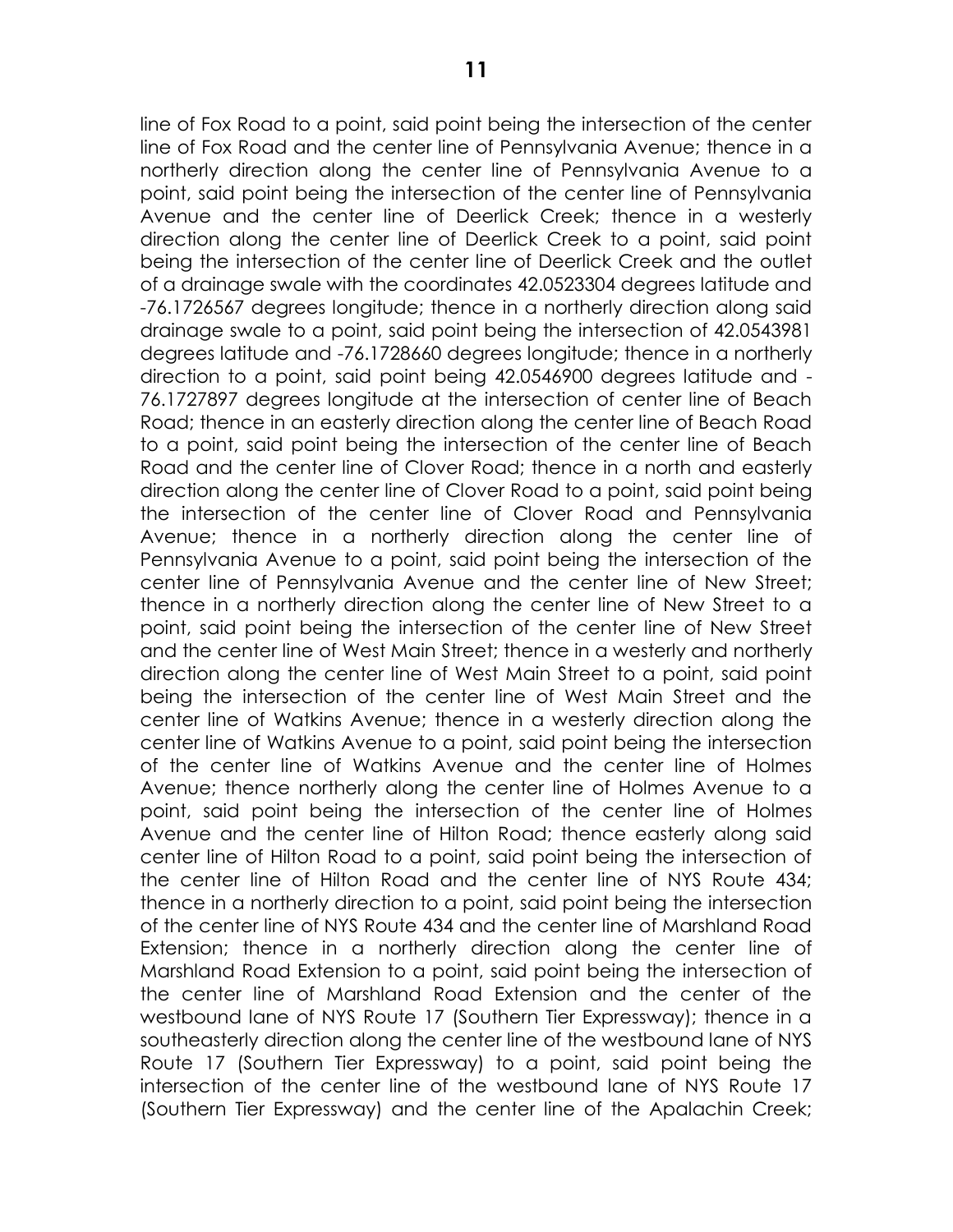thence in an easterly direction along the center line of the Apalachin Creek as extended to a point, said point being the intersection of the center line of the Apalachin Creek as extended and the center line of the Susquehanna River; thence in a northerly and westerly direction along the center line of the Susquehanna River to a point, said point being the intersection of the center line of the Susquehanna River and the center line of NYS Route 434 Connector; thence in a southward direction to a point, said point being the intersection of the center line of the NYS Route 434 Connector and NYS Route 434; thence in an easterly direction along the center line of NYS Route 434 to a point, said point being the intersection of the center line of NYS Route 434 and the center line of Degroat Road; thence in a southeasterly direction along the center line of Degroat Road to a point, said point being the intersection of the center line of Degroat Road and NYS Route 434; thence in an easterly direction along the center line of NYS Route 434 to a point, said point being the intersection of the center line of NYS Route 434 and the center line of Holmes Road; thence southward along the center line of Holmes Road to a point, said point being the intersection of the center line of Holmes Road and Montrose Turnpike; thence in a northerly direction along the center line of Montrose Turnpike to a point, said point being the intersection of the center line of Montrose Turnpike and the southern boundary line of the Village of Owego; thence in a southwesterly direction along the southerly boundary of the Village of Owego to a point, said point being the southwest corner of the Village of Owego; thence in a northerly direction along the westerly boundary of the Village of Owego to a point, said point being the intersection of the westerly boundary of the Village of Owego and the center line of the Susquehanna River; thence in a westerly direction along the center line of the Susquehanna River to a point, said point being the intersection of the center line of the Susquehanna River and the westerly boundary of the Town of Owego; thence in a southerly direction along the westerly boundary of the Town of Owego to a point on the Pennsylvania Border, said point being the southwest corner of the Town of Owego; thence in an easterly direction and along the southerly boundary of the Town of Owego and the Pennsylvania Border to a point, said point being the intersection of the southerly boundary of the Town of Owego (and the Pennsylvania Border) and the center line of Fox Road, the point or place of beginning.

(B) All of the Town of Nichols.

(C)All of the Town of Tioga.

(D) That portion of the Town of Barton bounded and described as follows: Beginning at a point, said point being the south eastern corner of the Town of Barton and the center line of the Susquehanna River; thence in a westerly and southward direction along the center line of the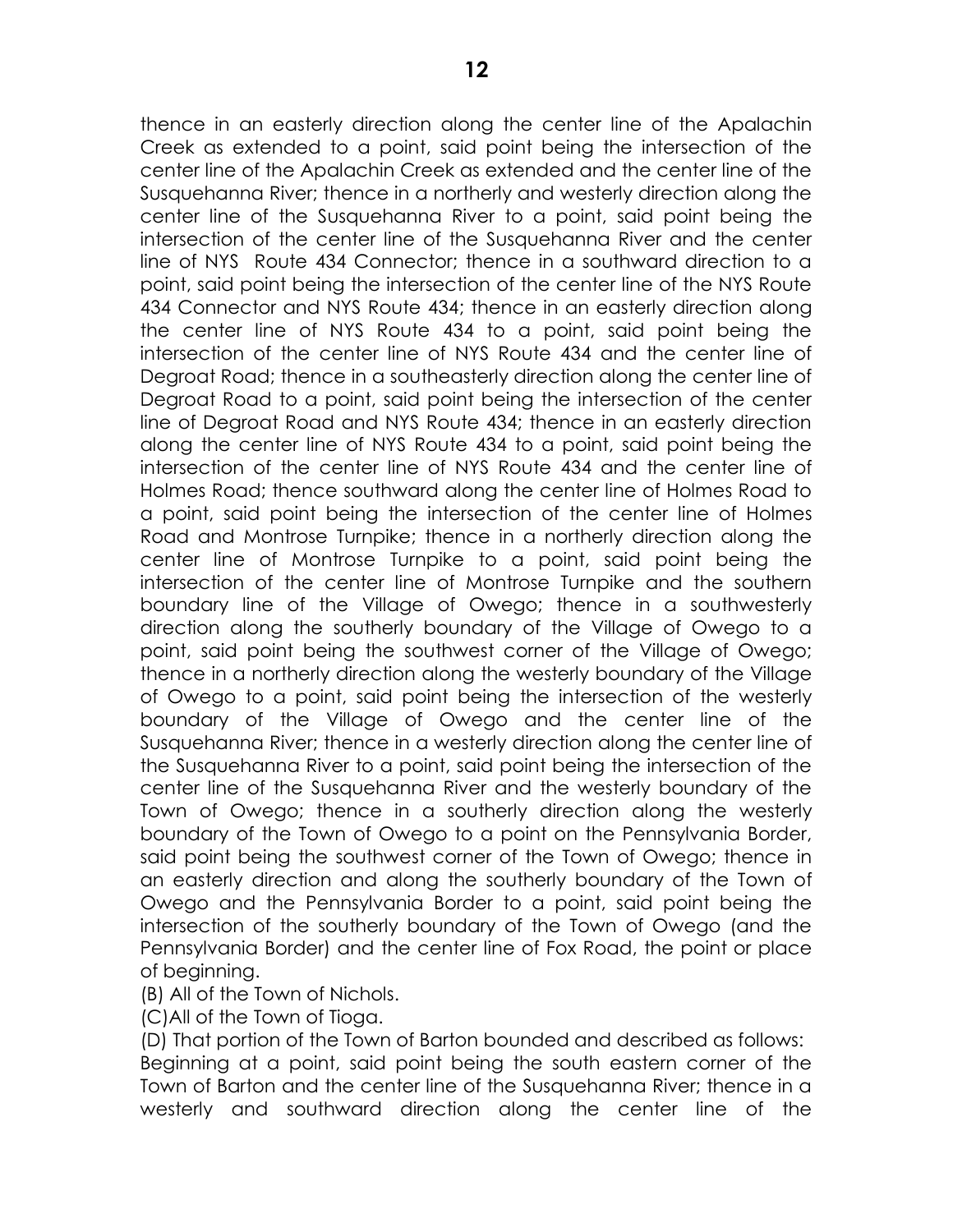Susquehanna River to a point, said point being the intersection of the center line of the Susquehanna River and the Southern Tier Expressway; thence in a westerly direction along the center line of the Southern Tier Expressway to a point, said point being the intersection of the center line of the westbound lane of NYS Route 17 (Southern Tier Expressway) and the center line of Ellis Creek; thence in a northerly direction along the center line of Ellis Creek to a point, said point being the intersection of the center line of Ellis Creek and the center line of NYS Route 17c; thence in an easterly direction along the center line of NYS Route 17c to a point, said point being the intersection of the center line of NYS Route 17c and the center line of Ellis Creek Road; thence in a northerly direction along the center line of Ellis Creek Road to a point, said point being the intersection of the center line of Ellis Creek Road and the center line of Ellis Creek; thence in a northerly direction along the center line of Ellis Creek to a point, said point being the intersection of the center line of Ellis Creek at 42.0463350 degrees latitude and -76.4832091 degrees longitude; thence in a westerly direction along a tree line to the a point, said point being the center line or Ellis Creek Road at 42.0464611 degrees latitude and - 76.3352553 degrees longitude; thence in a northerly direction along the center line of Ellis Creek Road to a point, said point being the intersection of the center line of Ellis Creek Road and Ellis Creek within the parcel with tax map number 134.00-1-32; thence northerly along the center line of Ellis Creek to a point, said point being the intersection of the center line of Ellis Creek and the center line of Ellis Creek Road along the boundary of the parcel with tax map number 134.00-1-8; thence in a northerly direction along the center line of Ellis Creek Road to a point, said point being the center line of Ellis Creek Road and the center line of Ellis Creek within the parcel with tax map number 123.00-4-8.2; thence in a northerly direction along the center line of Ellis Creek to a point, said point being the intersection of the center line of Ellis Creek and the center line of Ellis Creek Road by the northeastern corner of the parcel with tax map number 123.00-4-6.12; thence in a northerly and northeasterly direction along the center line of Ellis Creek Road to a point, said point being the boundary line between the Town of Barton and Town of Tioga; thence in a southerly direction along the border between the Town of Barton and Town of Tioga to the point or place of beginning.

POPULATION: 10,086

REPRESENTATIVES: TWO, no more than one of whom shall reside in the same Town.

**DISTRICT 5:** That portion of the Town of Barton and the Village of Waverly bounded and described as follows:

(A) The Village of Waverly.

(B) That portion of the Town of Barton, bounded and described as follows: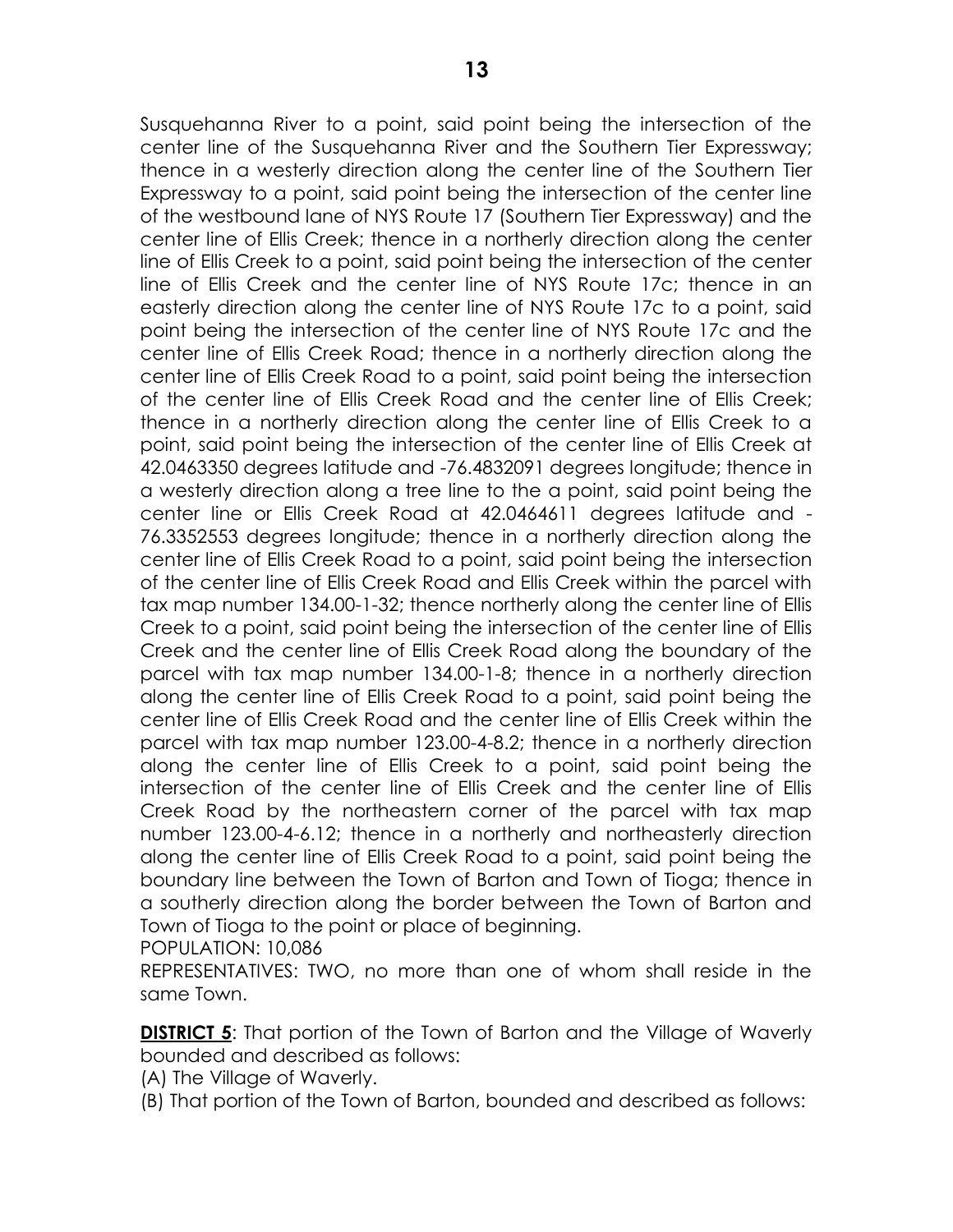Beginning at the southwest corner of the Town of Barton; thence in a northerly direction along the westerly boundary of the Town of Barton and the easterly boundary of the County of Chemung to a point, said point being the intersection of the westerly boundary of the Town of Barton and the center line of a power transmission line right of way located within the parcel with tax map number 155.00-1-51.1; thence in an eastward direction to a point, said point being the intersection of the center line of the power transmission line right of way and the center line Cayuta Creek; thence in a southerly direction along the center line of Cayuta Creek to a point, said point being the intersection of the center line of Cayuta Creek and the center line of NYS Route 34; thence in a northerly direction along the center line of NYS Route 34 to a point, said point being the intersection of the center line of NYS Route 34 and a power transmission right of way passing though the parcel with tax map number 156.00-1-30.1; thence in a southerly direction along the center line of the power transmission line right of way to a point, said point being the intersection of the center line of the power transmission line right of way and the center line of Levis Road; thence in a southerly direction to a point, said point being the intersection of the center line of Levis Road and the Center line of NYS Route 17c; thence in a westerly direction along the center line of NYS Route 17c to a point, said point being the intersection of the center line of State NYS Route 17c and the center line of Ellistown Road; thence in a southerly direction along the center line of Ellistown Road to a point, said point being the intersection of the center line of Ellistown Road and the center line of the Norfolk Southern Rail line; thence in a westerly direction along the center line of the Norfolk Southern Rail line to a point, said point being the intersection of the center line of the Norfolk Southern Rail line and the center line of Shepard Road; thence in a southerly direction along the center line of Shepard Road to a point, said point being the intersection of the center line of Shepard Road and the center line of the NYS Route 17 (Southern Tier Expressway); thence in an easterly direction along the center line of NYS Route 17 (Southern Tier Expressway) to a point, said point being the intersection of the center line of NYS Route 17 (Southern Tier Expressway) and the westerly boundary of the Susquehanna River; thence in a southerly direction along the westerly boundary of the Susquehanna River to a point on the Pennsylvania Border; thence in a westerly direction along the southerly boundary of the Town of Barton and the Pennsylvania Border to the Southwest corner of the Town of Barton to the point or place of beginning. POPULATION: 5,842

REPRESENTATIVES: ONE